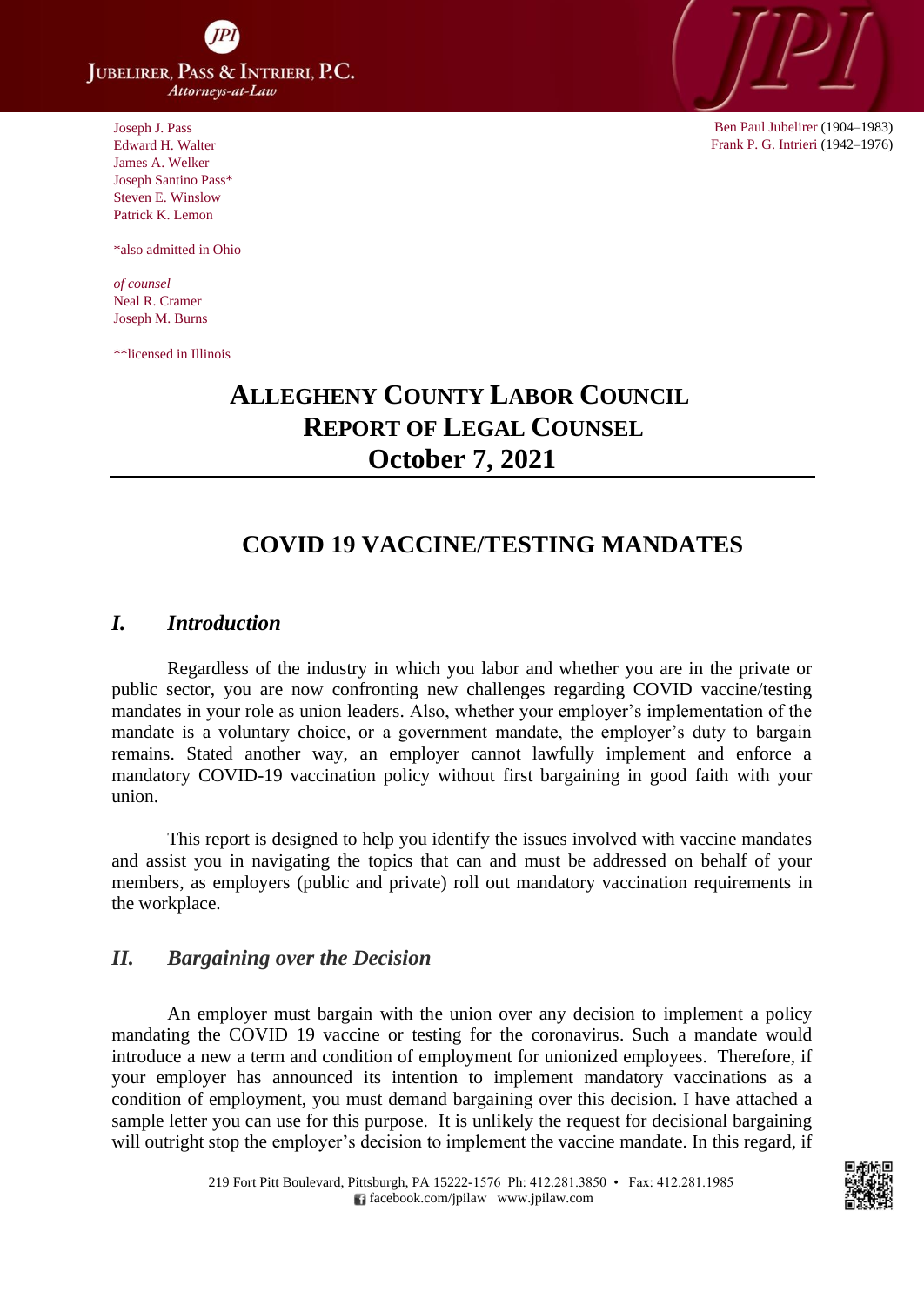your union is adamant about stopping the employer's decision to implement a vaccine mandate, you may attempt to arbitrate the question of whether compelling members to vaccinate violates your CBA. If the employer refuses to bargain or refuses to bargain in good faith, you should immediately file an unfair labor practice charge with the NLRB/PLRB.

#### *III. Bargaining over the Effects/Impact of the Decision*

If the decision to mandate a COVID-19 vaccine has been made, you must address the effects and impact of this decision as applied to your members. Some of the issues you should address regarding both the decision and effects of a mandate are:

- A. The time frame when an employee must be vaccinated.
- B. Whether periodic testing, masking, and social distancing are viable alternatives.
- C. Is testing covered by our health insurance? If not, who will pay for testing?

(Note: Currently, the costs of getting the vaccine are fully covered and free to everyone)

- D. When can an employee get vaccinated (work time or non-work time) and will s/he be paid for the time getting the vaccine?
- E. Clearly defined terms regarding how employees are to provide proof of their vaccinated status.
- F. Once a vaccine is received by your member, how long will that vaccine remain valid (i.e. will I need to get a booster too and if so, when?)
- G. Recognized lawful exemptions from having to get the vaccine in the first instance. (i.e. religious, disability-related and medical)
- H. If an employee is properly exempt from getting the vaccine, what is the process by which an employee may request an accommodation to continue working.
- I. For those employees refusing to vaccinate, is remote or teleworking an alternative.
- J. The benefits an employee will receive if s/he has an adverse reaction to the vaccination. (i.e. paid or unpaid leave and for how long)
- K. If an employee becomes ill or disabled because of the vaccination or contracts the coronavirus at work, such an event will likely be covered under workmen's compensation.